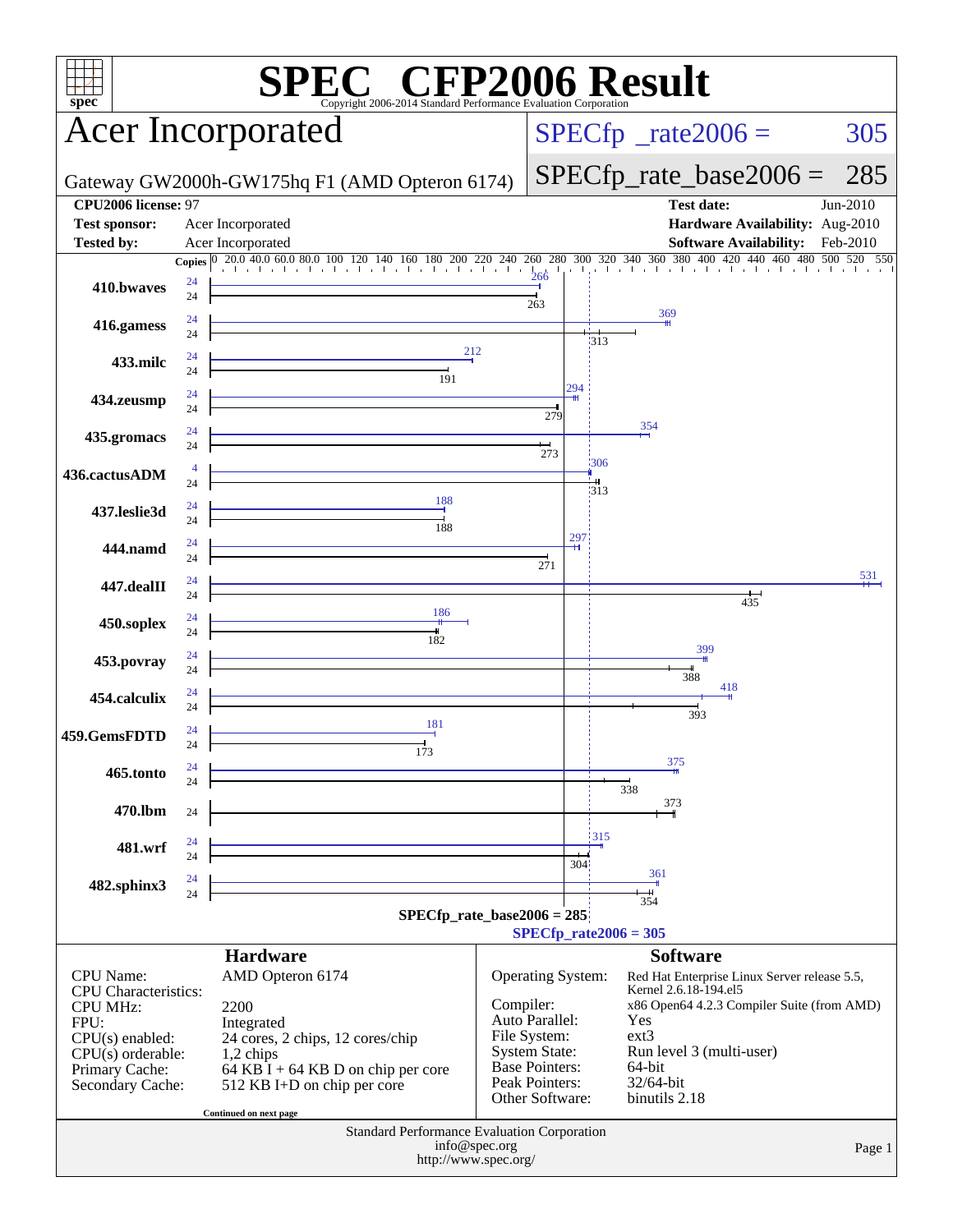

## Acer Incorporated

### $SPECTp_rate2006 = 305$

Gateway GW2000h-GW175hq F1 (AMD Opteron 6174)

**[CPU2006 license:](http://www.spec.org/auto/cpu2006/Docs/result-fields.html#CPU2006license)** 97 **[Test date:](http://www.spec.org/auto/cpu2006/Docs/result-fields.html#Testdate)** Jun-2010

| <b>Test sponsor:</b>                                                       | Acer Incorporated                                                                                                                   |
|----------------------------------------------------------------------------|-------------------------------------------------------------------------------------------------------------------------------------|
| <b>Tested by:</b>                                                          | Acer Incorporated                                                                                                                   |
| L3 Cache:<br>Other Cache:<br>Memory:<br>Disk Subsystem:<br>Other Hardware: | 12 MB I+D on chip per chip, 6 MB shared / 6 cores<br>None<br>64 GB (16 x 4 GB DDR3-1333 RDIMM)<br>1 x 320 GB SATA, 7200 RPM<br>None |

[SPECfp\\_rate\\_base2006 =](http://www.spec.org/auto/cpu2006/Docs/result-fields.html#SPECfpratebase2006) 285

**[Hardware Availability:](http://www.spec.org/auto/cpu2006/Docs/result-fields.html#HardwareAvailability)** Aug-2010 **[Software Availability:](http://www.spec.org/auto/cpu2006/Docs/result-fields.html#SoftwareAvailability)** Feb-2010

### **[Results Table](http://www.spec.org/auto/cpu2006/Docs/result-fields.html#ResultsTable)**

|                  | <b>Base</b>                                                                                              |                |       |                |            |                |                 | <b>Peak</b>   |                |              |                |              |                |              |
|------------------|----------------------------------------------------------------------------------------------------------|----------------|-------|----------------|------------|----------------|-----------------|---------------|----------------|--------------|----------------|--------------|----------------|--------------|
| <b>Benchmark</b> | <b>Copies</b>                                                                                            | <b>Seconds</b> | Ratio | <b>Seconds</b> | Ratio      | <b>Seconds</b> | <b>Ratio</b>    | <b>Copies</b> | <b>Seconds</b> | <b>Ratio</b> | <b>Seconds</b> | <b>Ratio</b> | <b>Seconds</b> | <b>Ratio</b> |
| 410.bwayes       | 24                                                                                                       | 1242           | 263   | 1241           | 263        | 1244           | 262             | 24            | 1229           | 265          | 1228           | 266          | 1226           | 266          |
| 416.gamess       | 24                                                                                                       | 1500           | 313   | 1559           | 301        | 1372           | 342             | 24            | 1268           | 371          | 1281           | 367          | 1275           | 369          |
| $433$ .milc      | 24                                                                                                       | 1151           | 191   | 1152           | 191        | 1151           | 191             | 24            | 1041           | 212          | 1045           | 211          | 1042           | 212          |
| 434.zeusmp       | 24                                                                                                       | 782            | 279   | 783            | 279        | 779            | 280             | 24            | 738            | 296          | 745            | 293          | 743            | 294          |
| 435.gromacs      | 24                                                                                                       | 645            | 266   | 627            | 273        | 626            | 274             | 24            | 484            | 354          | 484            | 354          | 494            | 347          |
| 436.cactusADM    | 24                                                                                                       | 915            | 313   | 922            | 311        | 918            | <u>313</u>      | 4             | 157            | 305          | 156            | 306          | 156            | 307          |
| 437.leslie3d     | 24                                                                                                       | 1200           | 188   | 1198           | <b>188</b> | 1197           | 188             | 24            | 1197           | 188          | 1194           | 189          | 1199           | 188          |
| 444.namd         | 24                                                                                                       | 709            | 272   | 709            | 271        | 709            | 271             | 24            | 647            | 298          | 655            | 294          | 649            | 297          |
| 447.dealII       | 24                                                                                                       | 632            | 434   | 619            | 444        | 631            | 435             | 24            | 508            | 541          | 521            | 527          | 517            | 531          |
| $450$ .soplex    | 24                                                                                                       | 1098           | 182   | 1102           | 182        | 1091           | 184             | 24            | 1087           | 184          | 1074           | 186          | 966            | 207          |
| $453$ .povray    | 24                                                                                                       | 345            | 370   | 328            | 389        | <u>329</u>     | <b>388</b>      | 24            | <b>320</b>     | 399          | 321            | 398          | 319            | 400          |
| 454.calculix     | 24                                                                                                       | 581            | 341   | 504            | <u>393</u> | 504            | 393             | 24            | 472            | 420          | 474            | 418          | 500            | 396          |
| 459.GemsFDTD     | 24                                                                                                       | 1470           | 173   | 1477           | 172        | 1476           | <b>173</b>      | 24            | 1405           | 181          | 1406           | 181          | 1407           | 181          |
| 465.tonto        | 24                                                                                                       | 744            | 317   | 698            | 338        | 699            | <b>338</b>      | 24            | 629            | 375          | 627            | 377          | 632            | 373          |
| 470.1bm          | 24                                                                                                       | 917            | 360   | 885            | 373        | 881            | 374             | 24            | 917            | 360          | 885            | 373          | 881            | 374          |
| 481.wrf          | 24                                                                                                       | 903            | 297   | 881            | 304        | 880            | 30 <sub>5</sub> | 24            | 852            | 315          | 851            | 315          | 848            | 316          |
| 482.sphinx3      | 24                                                                                                       | 1361           | 344   | 1313           | 356        | 1322           | 354             | 24            | 1297           | 361          | 1300           | 360          | 1296           | 361          |
|                  | Results appear in the order in which they were run. Bold underlined text indicates a median measurement. |                |       |                |            |                |                 |               |                |              |                |              |                |              |

### **[Submit Notes](http://www.spec.org/auto/cpu2006/Docs/result-fields.html#SubmitNotes)**

The config file option 'submit' was used. 'numactl' was used to bind copies to the cores. See the configuration file for details.

### **[Operating System Notes](http://www.spec.org/auto/cpu2006/Docs/result-fields.html#OperatingSystemNotes)**

'ulimit -s unlimited' was used to set environment stack size 'ulimit -l 2097152' was used to set environment locked pages in memory limit

Set vm/nr\_hugepages=10800 in /etc/sysctl.conf mount -t hugetlbfs nodev /mnt/hugepages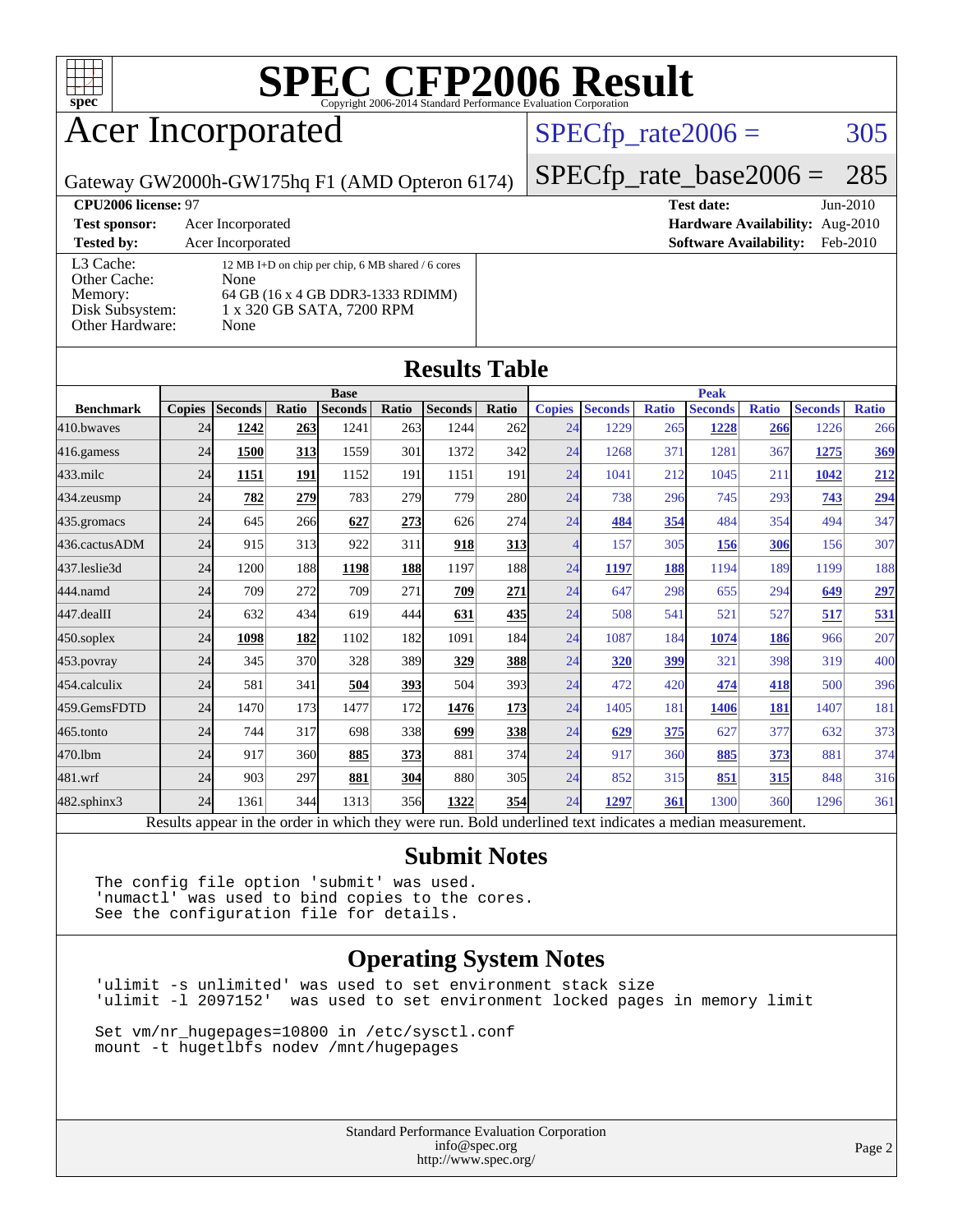

## Acer Incorporated

 $SPECTp_rate2006 = 305$ 

Gateway GW2000h-GW175hq F1 (AMD Opteron 6174)

**[Test sponsor:](http://www.spec.org/auto/cpu2006/Docs/result-fields.html#Testsponsor)** Acer Incorporated **[Hardware Availability:](http://www.spec.org/auto/cpu2006/Docs/result-fields.html#HardwareAvailability)** Aug-2010

[SPECfp\\_rate\\_base2006 =](http://www.spec.org/auto/cpu2006/Docs/result-fields.html#SPECfpratebase2006) 285 **[CPU2006 license:](http://www.spec.org/auto/cpu2006/Docs/result-fields.html#CPU2006license)** 97 **[Test date:](http://www.spec.org/auto/cpu2006/Docs/result-fields.html#Testdate)** Jun-2010

### **[Tested by:](http://www.spec.org/auto/cpu2006/Docs/result-fields.html#Testedby)** Acer Incorporated **[Software Availability:](http://www.spec.org/auto/cpu2006/Docs/result-fields.html#SoftwareAvailability)** Feb-2010

### **[General Notes](http://www.spec.org/auto/cpu2006/Docs/result-fields.html#GeneralNotes)**

Environment variables set by runspec before the start of the run: HUGETLB\_LIMIT = "450" LD\_LIBRARY\_PATH = "/usr/cpu2006/amd1002mc-rate-libs-revA/64:/usr/cpu2006/amd1002mc-rate-libs-revA/32" OMP\_NUM\_THREADS = "6"

The x86 Open64 Compiler Suite is only available from (and supported by) AMD at <http://developer.amd.com/cpu/open64>

This result was measured on the Gateway GW2000h-GW175hq F1. The Acer AW2000h-AW175hq F1 and Gateway GW2000h-GW175hq F1 are electronically equivalent.

### **[Base Compiler Invocation](http://www.spec.org/auto/cpu2006/Docs/result-fields.html#BaseCompilerInvocation)**

[C benchmarks](http://www.spec.org/auto/cpu2006/Docs/result-fields.html#Cbenchmarks): [opencc](http://www.spec.org/cpu2006/results/res2010q3/cpu2006-20100706-12351.flags.html#user_CCbase_Fopencc)

[C++ benchmarks:](http://www.spec.org/auto/cpu2006/Docs/result-fields.html#CXXbenchmarks) [openCC](http://www.spec.org/cpu2006/results/res2010q3/cpu2006-20100706-12351.flags.html#user_CXXbase_FopenCC)

[Fortran benchmarks](http://www.spec.org/auto/cpu2006/Docs/result-fields.html#Fortranbenchmarks): [openf95](http://www.spec.org/cpu2006/results/res2010q3/cpu2006-20100706-12351.flags.html#user_FCbase_Fopenf95)

[Benchmarks using both Fortran and C](http://www.spec.org/auto/cpu2006/Docs/result-fields.html#BenchmarksusingbothFortranandC): [opencc](http://www.spec.org/cpu2006/results/res2010q3/cpu2006-20100706-12351.flags.html#user_CC_FCbase_Fopencc) [openf95](http://www.spec.org/cpu2006/results/res2010q3/cpu2006-20100706-12351.flags.html#user_CC_FCbase_Fopenf95)

### **[Base Portability Flags](http://www.spec.org/auto/cpu2006/Docs/result-fields.html#BasePortabilityFlags)**

 410.bwaves: [-DSPEC\\_CPU\\_LP64](http://www.spec.org/cpu2006/results/res2010q3/cpu2006-20100706-12351.flags.html#suite_basePORTABILITY410_bwaves_DSPEC_CPU_LP64) 416.gamess: [-DSPEC\\_CPU\\_LP64](http://www.spec.org/cpu2006/results/res2010q3/cpu2006-20100706-12351.flags.html#suite_basePORTABILITY416_gamess_DSPEC_CPU_LP64) 433.milc: [-DSPEC\\_CPU\\_LP64](http://www.spec.org/cpu2006/results/res2010q3/cpu2006-20100706-12351.flags.html#suite_basePORTABILITY433_milc_DSPEC_CPU_LP64) 434.zeusmp: [-DSPEC\\_CPU\\_LP64](http://www.spec.org/cpu2006/results/res2010q3/cpu2006-20100706-12351.flags.html#suite_basePORTABILITY434_zeusmp_DSPEC_CPU_LP64) 435.gromacs: [-DSPEC\\_CPU\\_LP64](http://www.spec.org/cpu2006/results/res2010q3/cpu2006-20100706-12351.flags.html#suite_basePORTABILITY435_gromacs_DSPEC_CPU_LP64) 436.cactusADM: [-DSPEC\\_CPU\\_LP64](http://www.spec.org/cpu2006/results/res2010q3/cpu2006-20100706-12351.flags.html#suite_basePORTABILITY436_cactusADM_DSPEC_CPU_LP64) [-fno-second-underscore](http://www.spec.org/cpu2006/results/res2010q3/cpu2006-20100706-12351.flags.html#user_baseFPORTABILITY436_cactusADM_F-fno-second-underscore) 437.leslie3d: [-DSPEC\\_CPU\\_LP64](http://www.spec.org/cpu2006/results/res2010q3/cpu2006-20100706-12351.flags.html#suite_basePORTABILITY437_leslie3d_DSPEC_CPU_LP64) 444.namd: [-DSPEC\\_CPU\\_LP64](http://www.spec.org/cpu2006/results/res2010q3/cpu2006-20100706-12351.flags.html#suite_basePORTABILITY444_namd_DSPEC_CPU_LP64) 447.dealII: [-DSPEC\\_CPU\\_LP64](http://www.spec.org/cpu2006/results/res2010q3/cpu2006-20100706-12351.flags.html#suite_basePORTABILITY447_dealII_DSPEC_CPU_LP64) 450.soplex: [-DSPEC\\_CPU\\_LP64](http://www.spec.org/cpu2006/results/res2010q3/cpu2006-20100706-12351.flags.html#suite_basePORTABILITY450_soplex_DSPEC_CPU_LP64) 453.povray: [-DSPEC\\_CPU\\_LP64](http://www.spec.org/cpu2006/results/res2010q3/cpu2006-20100706-12351.flags.html#suite_basePORTABILITY453_povray_DSPEC_CPU_LP64) 454.calculix: [-DSPEC\\_CPU\\_LP64](http://www.spec.org/cpu2006/results/res2010q3/cpu2006-20100706-12351.flags.html#suite_basePORTABILITY454_calculix_DSPEC_CPU_LP64) 459.GemsFDTD: [-DSPEC\\_CPU\\_LP64](http://www.spec.org/cpu2006/results/res2010q3/cpu2006-20100706-12351.flags.html#suite_basePORTABILITY459_GemsFDTD_DSPEC_CPU_LP64) 465.tonto: [-DSPEC\\_CPU\\_LP64](http://www.spec.org/cpu2006/results/res2010q3/cpu2006-20100706-12351.flags.html#suite_basePORTABILITY465_tonto_DSPEC_CPU_LP64) 470.lbm: [-DSPEC\\_CPU\\_LP64](http://www.spec.org/cpu2006/results/res2010q3/cpu2006-20100706-12351.flags.html#suite_basePORTABILITY470_lbm_DSPEC_CPU_LP64) 481.wrf: [-DSPEC\\_CPU\\_LP64](http://www.spec.org/cpu2006/results/res2010q3/cpu2006-20100706-12351.flags.html#suite_basePORTABILITY481_wrf_DSPEC_CPU_LP64) [-DSPEC\\_CPU\\_LINUX](http://www.spec.org/cpu2006/results/res2010q3/cpu2006-20100706-12351.flags.html#b481.wrf_baseCPORTABILITY_DSPEC_CPU_LINUX) [-DSPEC\\_CPU\\_CASE\\_FLAG](http://www.spec.org/cpu2006/results/res2010q3/cpu2006-20100706-12351.flags.html#b481.wrf_baseCPORTABILITY_DSPEC_CPU_CASE_FLAG) [-fno-second-underscore](http://www.spec.org/cpu2006/results/res2010q3/cpu2006-20100706-12351.flags.html#user_baseFPORTABILITY481_wrf_F-fno-second-underscore) 482.sphinx3: [-DSPEC\\_CPU\\_LP64](http://www.spec.org/cpu2006/results/res2010q3/cpu2006-20100706-12351.flags.html#suite_basePORTABILITY482_sphinx3_DSPEC_CPU_LP64)

| <b>Standard Performance Evaluation Corporation</b> |
|----------------------------------------------------|
| info@spec.org                                      |
| http://www.spec.org/                               |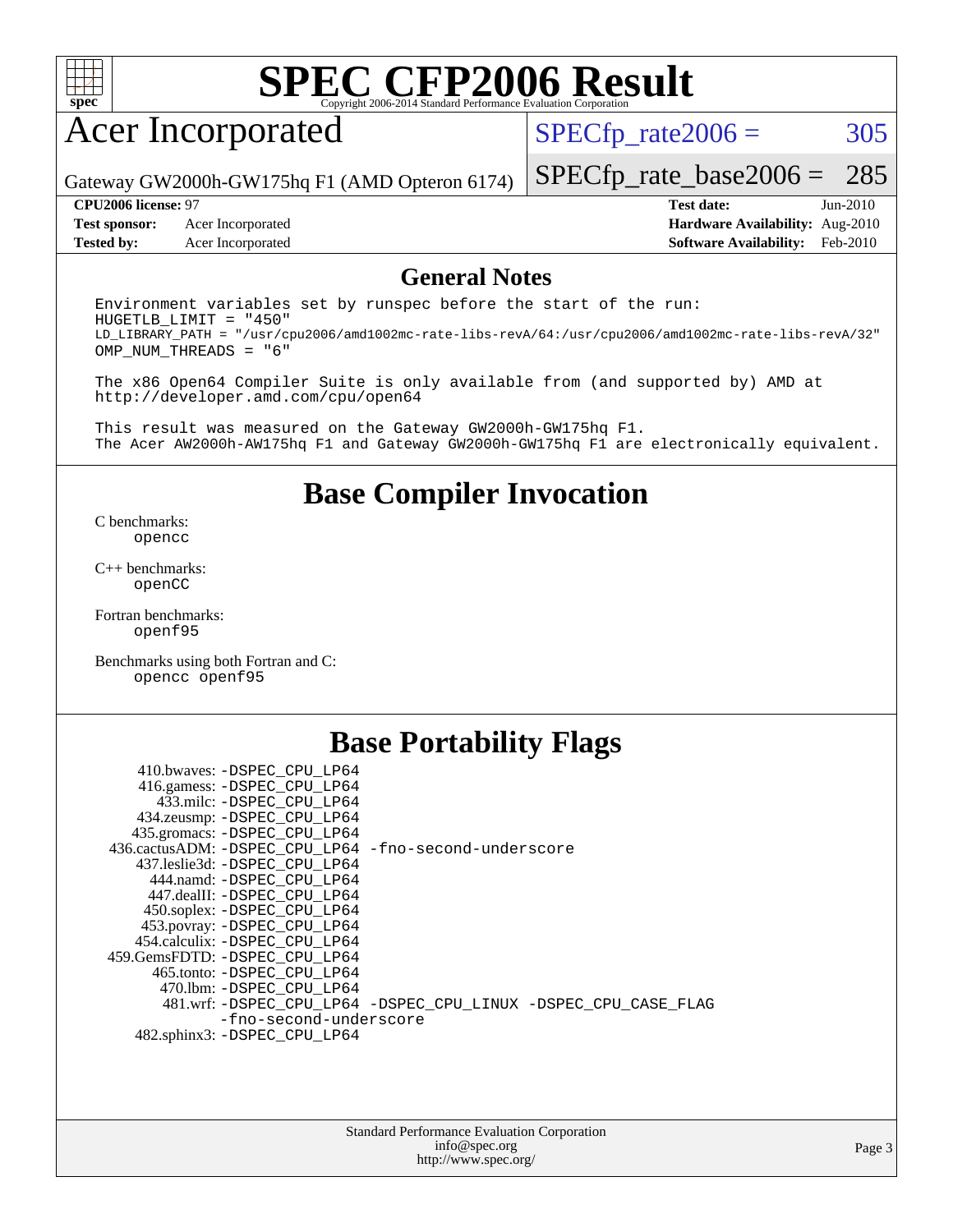

## Acer Incorporated

 $SPECTp_rate2006 = 305$ 

[SPECfp\\_rate\\_base2006 =](http://www.spec.org/auto/cpu2006/Docs/result-fields.html#SPECfpratebase2006) 285

Gateway GW2000h-GW175hq F1 (AMD Opteron 6174)

**[Test sponsor:](http://www.spec.org/auto/cpu2006/Docs/result-fields.html#Testsponsor)** Acer Incorporated **[Hardware Availability:](http://www.spec.org/auto/cpu2006/Docs/result-fields.html#HardwareAvailability)** Aug-2010 **[Tested by:](http://www.spec.org/auto/cpu2006/Docs/result-fields.html#Testedby)** Acer Incorporated **[Software Availability:](http://www.spec.org/auto/cpu2006/Docs/result-fields.html#SoftwareAvailability)** Feb-2010

**[CPU2006 license:](http://www.spec.org/auto/cpu2006/Docs/result-fields.html#CPU2006license)** 97 **[Test date:](http://www.spec.org/auto/cpu2006/Docs/result-fields.html#Testdate)** Jun-2010

### **[Base Optimization Flags](http://www.spec.org/auto/cpu2006/Docs/result-fields.html#BaseOptimizationFlags)**

[C benchmarks](http://www.spec.org/auto/cpu2006/Docs/result-fields.html#Cbenchmarks):

[-march=barcelona](http://www.spec.org/cpu2006/results/res2010q3/cpu2006-20100706-12351.flags.html#user_CCbase_F-march_8ea39521cada96f307a04d0b8b9c6ffb) [-mso](http://www.spec.org/cpu2006/results/res2010q3/cpu2006-20100706-12351.flags.html#user_CCbase_F-mso) [-Ofast](http://www.spec.org/cpu2006/results/res2010q3/cpu2006-20100706-12351.flags.html#user_CCbase_F-Ofast) [-OPT:malloc\\_alg=1](http://www.spec.org/cpu2006/results/res2010q3/cpu2006-20100706-12351.flags.html#user_CCbase_F-OPT:malloc_algorithm_58733815edefaa612c2ed769b716daa0) [-HP:bdt=2m](http://www.spec.org/cpu2006/results/res2010q3/cpu2006-20100706-12351.flags.html#user_CCbase_F-HUGEPAGE_99eaea9f74400395f9f16774d1aed5d7)

[C++ benchmarks:](http://www.spec.org/auto/cpu2006/Docs/result-fields.html#CXXbenchmarks)

[-march=barcelona](http://www.spec.org/cpu2006/results/res2010q3/cpu2006-20100706-12351.flags.html#user_CXXbase_F-march_8ea39521cada96f307a04d0b8b9c6ffb) [-mso](http://www.spec.org/cpu2006/results/res2010q3/cpu2006-20100706-12351.flags.html#user_CXXbase_F-mso) [-Ofast](http://www.spec.org/cpu2006/results/res2010q3/cpu2006-20100706-12351.flags.html#user_CXXbase_F-Ofast) [-static](http://www.spec.org/cpu2006/results/res2010q3/cpu2006-20100706-12351.flags.html#user_CXXbase_F-static) [-INLINE:aggressive=on](http://www.spec.org/cpu2006/results/res2010q3/cpu2006-20100706-12351.flags.html#user_CXXbase_F-INLINE:aggressive_e14807c0a1e56a6a83cb25ab07c7ae8a) [-OPT:malloc\\_alg=1](http://www.spec.org/cpu2006/results/res2010q3/cpu2006-20100706-12351.flags.html#user_CXXbase_F-OPT:malloc_algorithm_58733815edefaa612c2ed769b716daa0) [-HP:bdt=2m](http://www.spec.org/cpu2006/results/res2010q3/cpu2006-20100706-12351.flags.html#user_CXXbase_F-HUGEPAGE_99eaea9f74400395f9f16774d1aed5d7)

[Fortran benchmarks](http://www.spec.org/auto/cpu2006/Docs/result-fields.html#Fortranbenchmarks): [-march=barcelona](http://www.spec.org/cpu2006/results/res2010q3/cpu2006-20100706-12351.flags.html#user_FCbase_F-march_8ea39521cada96f307a04d0b8b9c6ffb) [-mso](http://www.spec.org/cpu2006/results/res2010q3/cpu2006-20100706-12351.flags.html#user_FCbase_F-mso) [-Ofast](http://www.spec.org/cpu2006/results/res2010q3/cpu2006-20100706-12351.flags.html#user_FCbase_F-Ofast) [-HP](http://www.spec.org/cpu2006/results/res2010q3/cpu2006-20100706-12351.flags.html#user_FCbase_F-HUGEPAGE_5df7ddc958063186306345596c5e7dc3)

[Benchmarks using both Fortran and C](http://www.spec.org/auto/cpu2006/Docs/result-fields.html#BenchmarksusingbothFortranandC): [-march=barcelona](http://www.spec.org/cpu2006/results/res2010q3/cpu2006-20100706-12351.flags.html#user_CC_FCbase_F-march_8ea39521cada96f307a04d0b8b9c6ffb) [-mso](http://www.spec.org/cpu2006/results/res2010q3/cpu2006-20100706-12351.flags.html#user_CC_FCbase_F-mso) [-Ofast](http://www.spec.org/cpu2006/results/res2010q3/cpu2006-20100706-12351.flags.html#user_CC_FCbase_F-Ofast) [-OPT:malloc\\_alg=1](http://www.spec.org/cpu2006/results/res2010q3/cpu2006-20100706-12351.flags.html#user_CC_FCbase_F-OPT:malloc_algorithm_58733815edefaa612c2ed769b716daa0) [-HP:bdt=2m](http://www.spec.org/cpu2006/results/res2010q3/cpu2006-20100706-12351.flags.html#user_CC_FCbase_F-HUGEPAGE_99eaea9f74400395f9f16774d1aed5d7) [-HP](http://www.spec.org/cpu2006/results/res2010q3/cpu2006-20100706-12351.flags.html#user_CC_FCbase_F-HUGEPAGE_5df7ddc958063186306345596c5e7dc3)

### **[Peak Compiler Invocation](http://www.spec.org/auto/cpu2006/Docs/result-fields.html#PeakCompilerInvocation)**

[C benchmarks](http://www.spec.org/auto/cpu2006/Docs/result-fields.html#Cbenchmarks): [opencc](http://www.spec.org/cpu2006/results/res2010q3/cpu2006-20100706-12351.flags.html#user_CCpeak_Fopencc)

[C++ benchmarks:](http://www.spec.org/auto/cpu2006/Docs/result-fields.html#CXXbenchmarks) [openCC](http://www.spec.org/cpu2006/results/res2010q3/cpu2006-20100706-12351.flags.html#user_CXXpeak_FopenCC)

[Fortran benchmarks](http://www.spec.org/auto/cpu2006/Docs/result-fields.html#Fortranbenchmarks): [openf95](http://www.spec.org/cpu2006/results/res2010q3/cpu2006-20100706-12351.flags.html#user_FCpeak_Fopenf95)

[Benchmarks using both Fortran and C](http://www.spec.org/auto/cpu2006/Docs/result-fields.html#BenchmarksusingbothFortranandC): [opencc](http://www.spec.org/cpu2006/results/res2010q3/cpu2006-20100706-12351.flags.html#user_CC_FCpeak_Fopencc) [openf95](http://www.spec.org/cpu2006/results/res2010q3/cpu2006-20100706-12351.flags.html#user_CC_FCpeak_Fopenf95)

### **[Peak Portability Flags](http://www.spec.org/auto/cpu2006/Docs/result-fields.html#PeakPortabilityFlags)**

| 436.cactusADM: -DSPEC CPU LP64 -fno-second-underscore          |
|----------------------------------------------------------------|
|                                                                |
|                                                                |
|                                                                |
|                                                                |
|                                                                |
|                                                                |
|                                                                |
| 481.wrf: -DSPEC_CPU_LP64 -DSPEC_CPU_LINUX -DSPEC_CPU_CASE_FLAG |
| -fno-second-underscore                                         |
|                                                                |
|                                                                |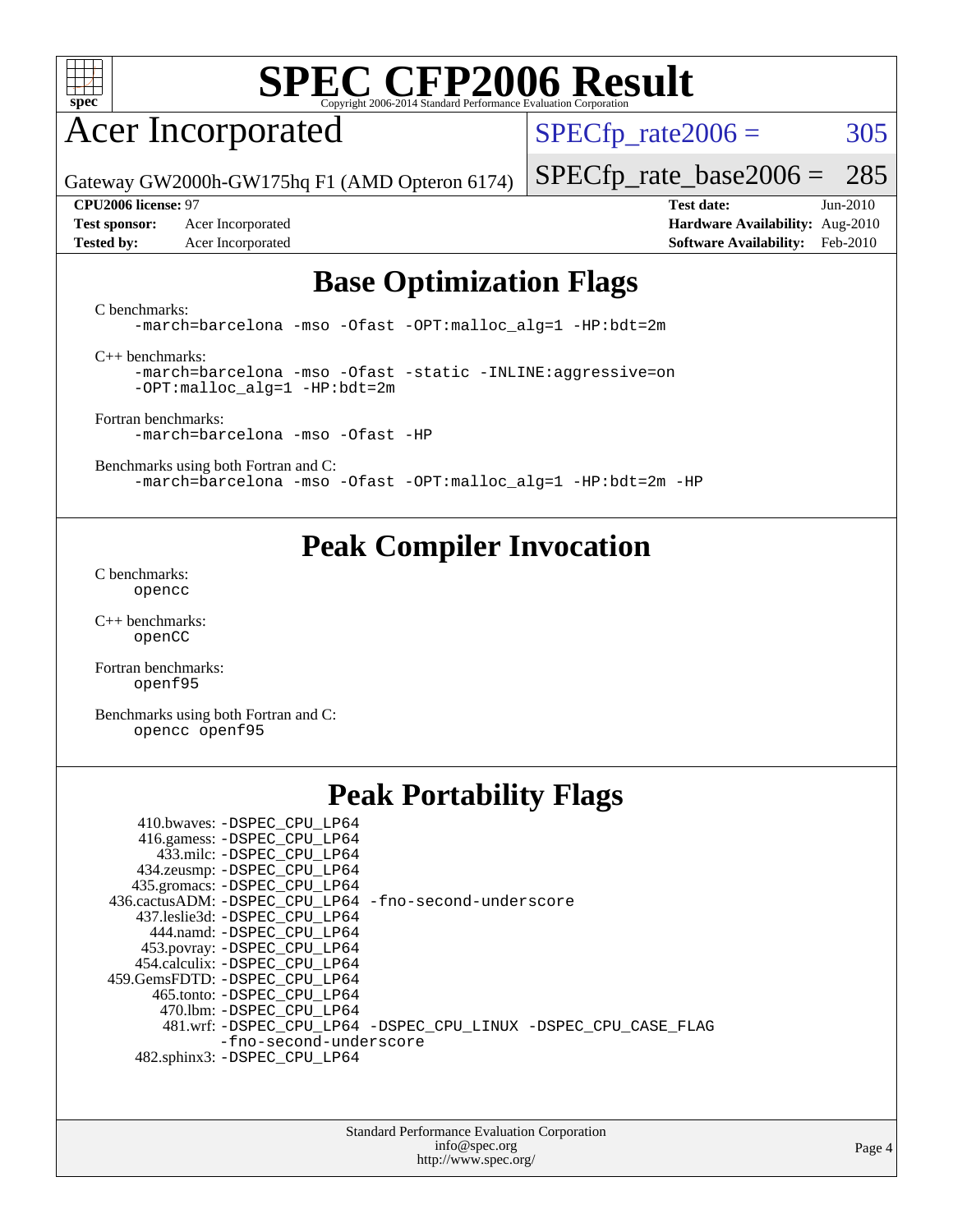

### Acer Incorporated

 $SPECTp_rate2006 = 305$ 

Gateway GW2000h-GW175hq F1 (AMD Opteron 6174)

[SPECfp\\_rate\\_base2006 =](http://www.spec.org/auto/cpu2006/Docs/result-fields.html#SPECfpratebase2006) 285

**[Test sponsor:](http://www.spec.org/auto/cpu2006/Docs/result-fields.html#Testsponsor)** Acer Incorporated **[Hardware Availability:](http://www.spec.org/auto/cpu2006/Docs/result-fields.html#HardwareAvailability)** Aug-2010

**[CPU2006 license:](http://www.spec.org/auto/cpu2006/Docs/result-fields.html#CPU2006license)** 97 **[Test date:](http://www.spec.org/auto/cpu2006/Docs/result-fields.html#Testdate)** Jun-2010 **[Tested by:](http://www.spec.org/auto/cpu2006/Docs/result-fields.html#Testedby)** Acer Incorporated **[Software Availability:](http://www.spec.org/auto/cpu2006/Docs/result-fields.html#SoftwareAvailability)** Feb-2010

### **[Peak Optimization Flags](http://www.spec.org/auto/cpu2006/Docs/result-fields.html#PeakOptimizationFlags)**

### [C benchmarks](http://www.spec.org/auto/cpu2006/Docs/result-fields.html#Cbenchmarks):

 433.milc: [-march=barcelona](http://www.spec.org/cpu2006/results/res2010q3/cpu2006-20100706-12351.flags.html#user_peakCCLD433_milc_F-march_8ea39521cada96f307a04d0b8b9c6ffb) [-mso](http://www.spec.org/cpu2006/results/res2010q3/cpu2006-20100706-12351.flags.html#user_peakCCLD433_milc_F-mso) [-Ofast](http://www.spec.org/cpu2006/results/res2010q3/cpu2006-20100706-12351.flags.html#user_peakCOPTIMIZE433_milc_F-Ofast) [-CG:movnti=1](http://www.spec.org/cpu2006/results/res2010q3/cpu2006-20100706-12351.flags.html#user_peakCOPTIMIZE433_milc_F-CG:movnti_c5191dc1f6da57382570e339f0143b6b) [-CG:local\\_sched\\_alg=1](http://www.spec.org/cpu2006/results/res2010q3/cpu2006-20100706-12351.flags.html#user_peakCOPTIMIZE433_milc_F-CG:local_sched_alg_2175ca61f1a2717f1ec57b14995b9e7a) [-CG:locs\\_shallow\\_depth=1](http://www.spec.org/cpu2006/results/res2010q3/cpu2006-20100706-12351.flags.html#user_peakCOPTIMIZE433_milc_F-CG:locs_shallow_depth_ec0a53d3def1c53dcd5985fc16cc23f2) [-HP:bdt=2m:heap=2m](http://www.spec.org/cpu2006/results/res2010q3/cpu2006-20100706-12351.flags.html#user_peakCOPTIMIZE433_milc_F-HUGEPAGE_855e97383b49831f390a2af16fe7202f) [-LNO:prefetch=3](http://www.spec.org/cpu2006/results/res2010q3/cpu2006-20100706-12351.flags.html#user_peakCOPTIMIZE433_milc_F-LNO:prefetch_73b5a9400a8f80d6e23f06aa34f07c5f)

 $470$ .lbm: basepeak = yes

 482.sphinx3: [-march=barcelona](http://www.spec.org/cpu2006/results/res2010q3/cpu2006-20100706-12351.flags.html#user_peakCCLD482_sphinx3_F-march_8ea39521cada96f307a04d0b8b9c6ffb) [-mso](http://www.spec.org/cpu2006/results/res2010q3/cpu2006-20100706-12351.flags.html#user_peakCCLD482_sphinx3_F-mso) [-fb\\_create fbdata](http://www.spec.org/cpu2006/results/res2010q3/cpu2006-20100706-12351.flags.html#user_peakPASS1_CFLAGSPASS1_LDFLAGS482_sphinx3_F-fb_create_filename)(pass 1) [-fb\\_opt fbdata](http://www.spec.org/cpu2006/results/res2010q3/cpu2006-20100706-12351.flags.html#user_peakPASS2_CFLAGSPASS2_LDFLAGS482_sphinx3_F-fb_opt_filename)(pass 2) [-Ofast](http://www.spec.org/cpu2006/results/res2010q3/cpu2006-20100706-12351.flags.html#user_peakCOPTIMIZE482_sphinx3_F-Ofast) [-OPT:malloc\\_alg=2](http://www.spec.org/cpu2006/results/res2010q3/cpu2006-20100706-12351.flags.html#user_peakCOPTIMIZE482_sphinx3_F-OPT:malloc_algorithm_e62903d0840423b2a5cd674766328c33) [-CG:sse\\_cse\\_regs=0](http://www.spec.org/cpu2006/results/res2010q3/cpu2006-20100706-12351.flags.html#user_peakCOPTIMIZE482_sphinx3_F-CG:sse_cse_regs_7df8d7006fcaae90aa34e4c541216ae1) [-CG:locs\\_shallow\\_depth=1](http://www.spec.org/cpu2006/results/res2010q3/cpu2006-20100706-12351.flags.html#user_peakCOPTIMIZE482_sphinx3_F-CG:locs_shallow_depth_ec0a53d3def1c53dcd5985fc16cc23f2) [-CG:cmp\\_peep=on](http://www.spec.org/cpu2006/results/res2010q3/cpu2006-20100706-12351.flags.html#user_peakCOPTIMIZE482_sphinx3_F-CG:cmp_peep_ab90c979e95bee1f1f617a32622424ed) [-CG:local\\_sched\\_alg=1](http://www.spec.org/cpu2006/results/res2010q3/cpu2006-20100706-12351.flags.html#user_peakCOPTIMIZE482_sphinx3_F-CG:local_sched_alg_2175ca61f1a2717f1ec57b14995b9e7a) [-INLINE:aggressive=on](http://www.spec.org/cpu2006/results/res2010q3/cpu2006-20100706-12351.flags.html#user_peakCOPTIMIZE482_sphinx3_F-INLINE:aggressive_e14807c0a1e56a6a83cb25ab07c7ae8a)

### [C++ benchmarks:](http://www.spec.org/auto/cpu2006/Docs/result-fields.html#CXXbenchmarks)

 444.namd: [-march=barcelona](http://www.spec.org/cpu2006/results/res2010q3/cpu2006-20100706-12351.flags.html#user_peakCXXLD444_namd_F-march_8ea39521cada96f307a04d0b8b9c6ffb) [-mso](http://www.spec.org/cpu2006/results/res2010q3/cpu2006-20100706-12351.flags.html#user_peakCXXLD444_namd_F-mso) [-fb\\_create fbdata](http://www.spec.org/cpu2006/results/res2010q3/cpu2006-20100706-12351.flags.html#user_peakPASS1_CXXFLAGSPASS1_LDFLAGS444_namd_F-fb_create_filename)(pass 1) [-fb\\_opt fbdata](http://www.spec.org/cpu2006/results/res2010q3/cpu2006-20100706-12351.flags.html#user_peakPASS2_CXXFLAGSPASS2_LDFLAGS444_namd_F-fb_opt_filename)(pass 2) [-Ofast](http://www.spec.org/cpu2006/results/res2010q3/cpu2006-20100706-12351.flags.html#user_peakCXXOPTIMIZE444_namd_F-Ofast) [-LNO:ignore\\_feedback=off](http://www.spec.org/cpu2006/results/res2010q3/cpu2006-20100706-12351.flags.html#user_peakCXXOPTIMIZE444_namd_F-LNO:ignore_feedback_1d6d06f39185b277a955c10dfd0a9a73) [-CG:local\\_sched\\_alg=2](http://www.spec.org/cpu2006/results/res2010q3/cpu2006-20100706-12351.flags.html#user_peakCXXOPTIMIZE444_namd_F-CG:local_sched_alg_7e9cde87db6e5e7117cdd873e1f958ca) [-CG:load\\_exe=0](http://www.spec.org/cpu2006/results/res2010q3/cpu2006-20100706-12351.flags.html#user_peakCXXOPTIMIZE444_namd_F-CG:load_exe_274d025dc8e91b4834366e9e44cd78e3) [-CG:compute\\_to=on](http://www.spec.org/cpu2006/results/res2010q3/cpu2006-20100706-12351.flags.html#user_peakCXXOPTIMIZE444_namd_F-CG:compute_to_596c30b399a79f0675b006ae34a185eb) [-OPT:unroll\\_size=256](http://www.spec.org/cpu2006/results/res2010q3/cpu2006-20100706-12351.flags.html#user_peakCXXOPTIMIZE444_namd_F-OPT:unroll_size_dfa492f42f50f580c3837c8b22d14f27) [-fno-exceptions](http://www.spec.org/cpu2006/results/res2010q3/cpu2006-20100706-12351.flags.html#user_peakCXXOPTIMIZE444_namd_F-fexceptions) [-HP:bdt=2m:heap=2m](http://www.spec.org/cpu2006/results/res2010q3/cpu2006-20100706-12351.flags.html#user_peakCXXOPTIMIZE444_namd_F-HUGEPAGE_855e97383b49831f390a2af16fe7202f)

 447.dealII: [-march=barcelona](http://www.spec.org/cpu2006/results/res2010q3/cpu2006-20100706-12351.flags.html#user_peakCXXLD447_dealII_F-march_8ea39521cada96f307a04d0b8b9c6ffb) [-mso](http://www.spec.org/cpu2006/results/res2010q3/cpu2006-20100706-12351.flags.html#user_peakCXXLD447_dealII_F-mso) [-Ofast](http://www.spec.org/cpu2006/results/res2010q3/cpu2006-20100706-12351.flags.html#user_peakCXXOPTIMIZE447_dealII_F-Ofast) [-static](http://www.spec.org/cpu2006/results/res2010q3/cpu2006-20100706-12351.flags.html#user_peakCXXOPTIMIZE447_dealII_F-static) [-INLINE:aggressive=on](http://www.spec.org/cpu2006/results/res2010q3/cpu2006-20100706-12351.flags.html#user_peakCXXOPTIMIZE447_dealII_F-INLINE:aggressive_e14807c0a1e56a6a83cb25ab07c7ae8a) [-LNO:opt=0](http://www.spec.org/cpu2006/results/res2010q3/cpu2006-20100706-12351.flags.html#user_peakCXXOPTIMIZE447_dealII_F-LNO:opt_b91e8b13d06f45039299c6496cc69a5f) [-fno-emit-exceptions](http://www.spec.org/cpu2006/results/res2010q3/cpu2006-20100706-12351.flags.html#user_peakCXXOPTIMIZE447_dealII_F-fno-emit-exceptions) [-m32](http://www.spec.org/cpu2006/results/res2010q3/cpu2006-20100706-12351.flags.html#user_peakCXXOPTIMIZE447_dealII_F-m32) [-OPT:unroll\\_times\\_max=8](http://www.spec.org/cpu2006/results/res2010q3/cpu2006-20100706-12351.flags.html#user_peakCXXOPTIMIZE447_dealII_F-OPT:unroll_times_max_1ad8852298ca2c36a68b2d007aae0e22) [-OPT:unroll\\_size=256](http://www.spec.org/cpu2006/results/res2010q3/cpu2006-20100706-12351.flags.html#user_peakCXXOPTIMIZE447_dealII_F-OPT:unroll_size_dfa492f42f50f580c3837c8b22d14f27) [-OPT:unroll\\_level=2](http://www.spec.org/cpu2006/results/res2010q3/cpu2006-20100706-12351.flags.html#user_peakCXXOPTIMIZE447_dealII_F-OPT:unroll_level_2cd767e66711a193dd7aad8ffe1e4d20) [-HP:bdt=2m:heap=2m](http://www.spec.org/cpu2006/results/res2010q3/cpu2006-20100706-12351.flags.html#user_peakCXXOPTIMIZE447_dealII_F-HUGEPAGE_855e97383b49831f390a2af16fe7202f) [-GRA:unspill=on](http://www.spec.org/cpu2006/results/res2010q3/cpu2006-20100706-12351.flags.html#user_peakCXXOPTIMIZE447_dealII_F-GRA:unspill_1a6c98043856890311246be72b057593) [-CG:cmp\\_peep=on](http://www.spec.org/cpu2006/results/res2010q3/cpu2006-20100706-12351.flags.html#user_peakCXXOPTIMIZE447_dealII_F-CG:cmp_peep_ab90c979e95bee1f1f617a32622424ed) [-TENV:frame\\_pointer=off](http://www.spec.org/cpu2006/results/res2010q3/cpu2006-20100706-12351.flags.html#user_peakCXXOPTIMIZE447_dealII_F-TENV:frame_pointer_2e92068e13bfe2cecb58286df627594f)

 450.soplex: [-march=barcelona](http://www.spec.org/cpu2006/results/res2010q3/cpu2006-20100706-12351.flags.html#user_peakCXXLD450_soplex_F-march_8ea39521cada96f307a04d0b8b9c6ffb) [-mso](http://www.spec.org/cpu2006/results/res2010q3/cpu2006-20100706-12351.flags.html#user_peakCXXLD450_soplex_F-mso) [-fb\\_create fbdata](http://www.spec.org/cpu2006/results/res2010q3/cpu2006-20100706-12351.flags.html#user_peakPASS1_CXXFLAGSPASS1_LDFLAGS450_soplex_F-fb_create_filename)(pass 1)  $-fb$  opt fbdata(pass 2) [-O3](http://www.spec.org/cpu2006/results/res2010q3/cpu2006-20100706-12351.flags.html#user_peakCXXOPTIMIZE450_soplex_F-O3) [-INLINE:aggressive=on](http://www.spec.org/cpu2006/results/res2010q3/cpu2006-20100706-12351.flags.html#user_peakCXXOPTIMIZE450_soplex_F-INLINE:aggressive_e14807c0a1e56a6a83cb25ab07c7ae8a) [-OPT:IEEE\\_arith=3](http://www.spec.org/cpu2006/results/res2010q3/cpu2006-20100706-12351.flags.html#user_peakCXXOPTIMIZE450_soplex_F-OPT:IEEE_arith_deed7f378bba536bb15e5525c2cfff5d) [-OPT:IEEE\\_NaN\\_Inf=off](http://www.spec.org/cpu2006/results/res2010q3/cpu2006-20100706-12351.flags.html#user_peakCXXOPTIMIZE450_soplex_F-OPT:IEEE_NaN_Inf_a80561cd0dc061d93d55cc50467065f5) [-OPT:fold\\_unsigned\\_relops=on](http://www.spec.org/cpu2006/results/res2010q3/cpu2006-20100706-12351.flags.html#user_peakCXXOPTIMIZE450_soplex_F-OPT:fold_unsigned_relops_3472896f4df6f05453f457c244d9ad64) [-OPT:malloc\\_alg=1](http://www.spec.org/cpu2006/results/res2010q3/cpu2006-20100706-12351.flags.html#user_peakCXXOPTIMIZE450_soplex_F-OPT:malloc_algorithm_58733815edefaa612c2ed769b716daa0) [-CG:load\\_exe=0](http://www.spec.org/cpu2006/results/res2010q3/cpu2006-20100706-12351.flags.html#user_peakCXXOPTIMIZE450_soplex_F-CG:load_exe_274d025dc8e91b4834366e9e44cd78e3) [-fno-exceptions](http://www.spec.org/cpu2006/results/res2010q3/cpu2006-20100706-12351.flags.html#user_peakCXXOPTIMIZE450_soplex_F-fexceptions) [-m32](http://www.spec.org/cpu2006/results/res2010q3/cpu2006-20100706-12351.flags.html#user_peakCXXOPTIMIZE450_soplex_F-m32) [-HP:bdt=2m](http://www.spec.org/cpu2006/results/res2010q3/cpu2006-20100706-12351.flags.html#user_peakCXXOPTIMIZE450_soplex_F-HUGEPAGE_99eaea9f74400395f9f16774d1aed5d7)

 453.povray: [-march=barcelona](http://www.spec.org/cpu2006/results/res2010q3/cpu2006-20100706-12351.flags.html#user_peakCXXLD453_povray_F-march_8ea39521cada96f307a04d0b8b9c6ffb) [-mso](http://www.spec.org/cpu2006/results/res2010q3/cpu2006-20100706-12351.flags.html#user_peakCXXLD453_povray_F-mso) [-fb\\_create fbdata](http://www.spec.org/cpu2006/results/res2010q3/cpu2006-20100706-12351.flags.html#user_peakPASS1_CXXFLAGSPASS1_LDFLAGS453_povray_F-fb_create_filename)(pass 1) -fb opt fbdata(pass 2) [-Ofast](http://www.spec.org/cpu2006/results/res2010q3/cpu2006-20100706-12351.flags.html#user_peakCXXOPTIMIZE453_povray_F-Ofast) [-INLINE:aggressive=on](http://www.spec.org/cpu2006/results/res2010q3/cpu2006-20100706-12351.flags.html#user_peakCXXOPTIMIZE453_povray_F-INLINE:aggressive_e14807c0a1e56a6a83cb25ab07c7ae8a)

[Fortran benchmarks](http://www.spec.org/auto/cpu2006/Docs/result-fields.html#Fortranbenchmarks):

 410.bwaves: [-march=barcelona](http://www.spec.org/cpu2006/results/res2010q3/cpu2006-20100706-12351.flags.html#user_peakFCLD410_bwaves_F-march_8ea39521cada96f307a04d0b8b9c6ffb) [-mso](http://www.spec.org/cpu2006/results/res2010q3/cpu2006-20100706-12351.flags.html#user_peakFCLD410_bwaves_F-mso) [-O3](http://www.spec.org/cpu2006/results/res2010q3/cpu2006-20100706-12351.flags.html#user_peakFOPTIMIZE410_bwaves_F-O3) [-OPT:Ofast](http://www.spec.org/cpu2006/results/res2010q3/cpu2006-20100706-12351.flags.html#user_peakFOPTIMIZE410_bwaves_F-OPT:Ofast) [-OPT:treeheight=on](http://www.spec.org/cpu2006/results/res2010q3/cpu2006-20100706-12351.flags.html#user_peakFOPTIMIZE410_bwaves_F-OPT:treeheight_cfc70e9aefb9f92101ba198ff7377f7c) [-LNO:blocking=off](http://www.spec.org/cpu2006/results/res2010q3/cpu2006-20100706-12351.flags.html#user_peakFOPTIMIZE410_bwaves_F-LNO:blocking_806f5758a3ec85ed57cd5625787129f2) [-LNO:prefetch\\_ahead=5](http://www.spec.org/cpu2006/results/res2010q3/cpu2006-20100706-12351.flags.html#user_peakFOPTIMIZE410_bwaves_F-LNO:prefetch_ahead_c59c70d489a430be6e6f849be2b84ce8) [-LNO:ignore\\_feedback=off](http://www.spec.org/cpu2006/results/res2010q3/cpu2006-20100706-12351.flags.html#user_peakFOPTIMIZE410_bwaves_F-LNO:ignore_feedback_1d6d06f39185b277a955c10dfd0a9a73) [-WOPT:aggstr=0](http://www.spec.org/cpu2006/results/res2010q3/cpu2006-20100706-12351.flags.html#user_peakFOPTIMIZE410_bwaves_F-WOPT:aggstr_e9f678663e612582e440992a3901d0b4) [-HP:bdt=2m:heap=2m](http://www.spec.org/cpu2006/results/res2010q3/cpu2006-20100706-12351.flags.html#user_peakFOPTIMIZE410_bwaves_F-HUGEPAGE_855e97383b49831f390a2af16fe7202f) [-CG:cmp\\_peep=on](http://www.spec.org/cpu2006/results/res2010q3/cpu2006-20100706-12351.flags.html#user_peakFOPTIMIZE410_bwaves_F-CG:cmp_peep_ab90c979e95bee1f1f617a32622424ed)

 416.gamess: [-march=barcelona](http://www.spec.org/cpu2006/results/res2010q3/cpu2006-20100706-12351.flags.html#user_peakFCLD416_gamess_F-march_8ea39521cada96f307a04d0b8b9c6ffb) [-mso](http://www.spec.org/cpu2006/results/res2010q3/cpu2006-20100706-12351.flags.html#user_peakFCLD416_gamess_F-mso) [-fb\\_create fbdata](http://www.spec.org/cpu2006/results/res2010q3/cpu2006-20100706-12351.flags.html#user_peakPASS1_FFLAGSPASS1_LDFLAGS416_gamess_F-fb_create_filename)(pass 1) [-fb\\_opt fbdata](http://www.spec.org/cpu2006/results/res2010q3/cpu2006-20100706-12351.flags.html#user_peakPASS2_FFLAGSPASS2_LDFLAGS416_gamess_F-fb_opt_filename)(pass 2) [-O3](http://www.spec.org/cpu2006/results/res2010q3/cpu2006-20100706-12351.flags.html#user_peakFOPTIMIZE416_gamess_F-O3) [-LNO:fu=6](http://www.spec.org/cpu2006/results/res2010q3/cpu2006-20100706-12351.flags.html#user_peakFOPTIMIZE416_gamess_F-LNO:full_unroll_3286c2d175e5cd3c391f9ebb1917057c) [-LNO:blocking=0](http://www.spec.org/cpu2006/results/res2010q3/cpu2006-20100706-12351.flags.html#user_peakFOPTIMIZE416_gamess_F-LNO:blocking_f05bf6a7a6c1d0fdc72c448778ff5994) [-LNO:prefetch=0](http://www.spec.org/cpu2006/results/res2010q3/cpu2006-20100706-12351.flags.html#user_peakFOPTIMIZE416_gamess_F-LNO:prefetch_697fbd9f9feab3edac5397fc7beec995) [-OPT:Ofast](http://www.spec.org/cpu2006/results/res2010q3/cpu2006-20100706-12351.flags.html#user_peakFOPTIMIZE416_gamess_F-OPT:Ofast) [-OPT:ro=3](http://www.spec.org/cpu2006/results/res2010q3/cpu2006-20100706-12351.flags.html#user_peakFOPTIMIZE416_gamess_F-OPT:ro_df424ac2b688fef46f512566ef2e1c44) [-OPT:unroll\\_size=256](http://www.spec.org/cpu2006/results/res2010q3/cpu2006-20100706-12351.flags.html#user_peakFOPTIMIZE416_gamess_F-OPT:unroll_size_dfa492f42f50f580c3837c8b22d14f27) [-HP:bdt=2m:heap=2m](http://www.spec.org/cpu2006/results/res2010q3/cpu2006-20100706-12351.flags.html#user_peakFOPTIMIZE416_gamess_F-HUGEPAGE_855e97383b49831f390a2af16fe7202f)

```
 434.zeusmp: -march=barcelona -mso -Ofast -LNO:blocking=off
-LNO:interchange=off -OPT:treeheight=on -OPT:unroll_size=256
-CG:cmp_peep=on -GRA:prioritize_by_density=on -HP
```
Continued on next page